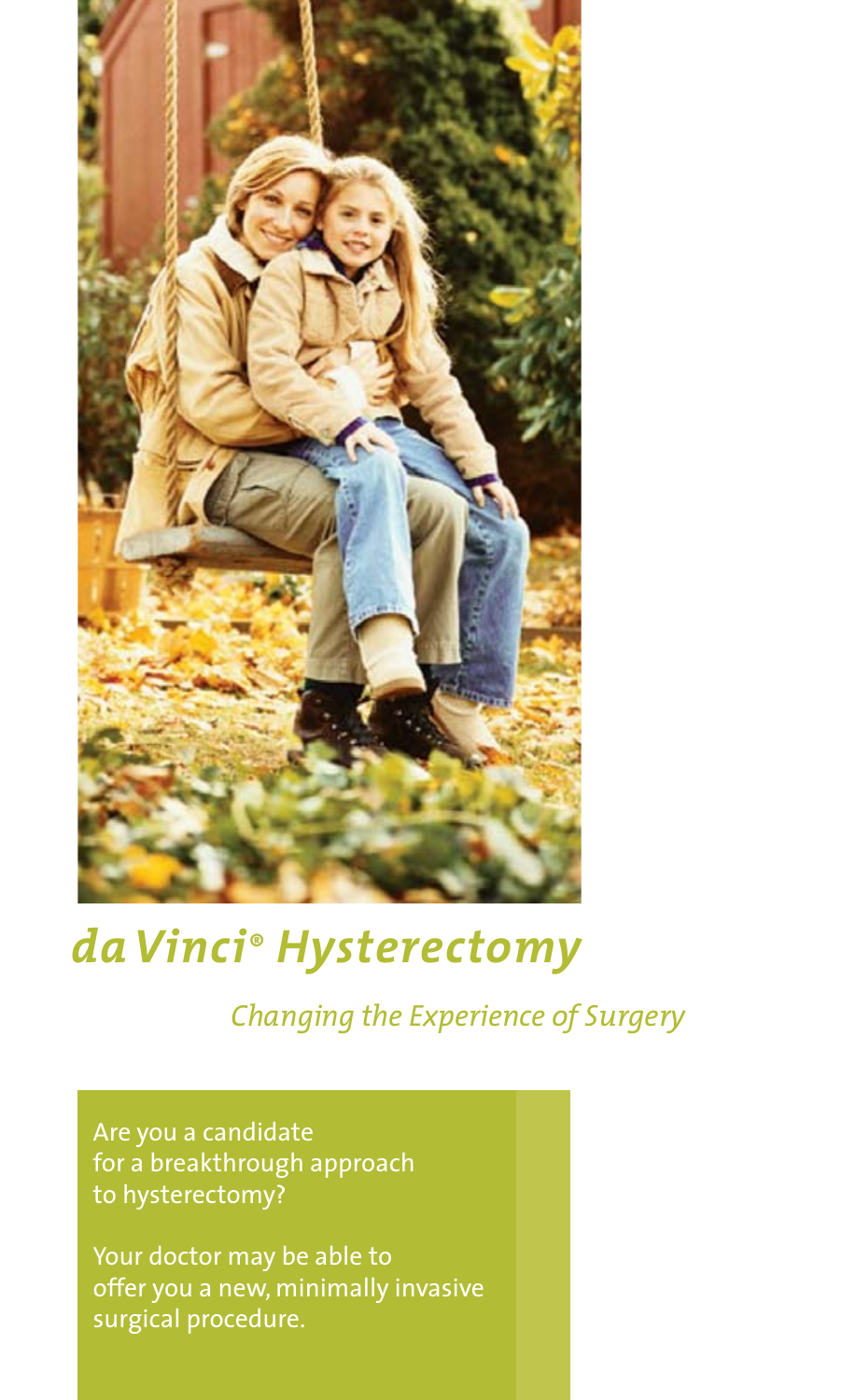**Your doctor is one of a growing number of surgeons worldwide providing leading-edge treatments such as da Vinci® Hysterectomy.** 

**da Vinci Hysterectomy is setting a new standard for the surgical treatment of a broad range of uterine conditions.**

**For more information on da Vinci Hysterectomy, please visit:** 

**www.intuitivesurgical.com**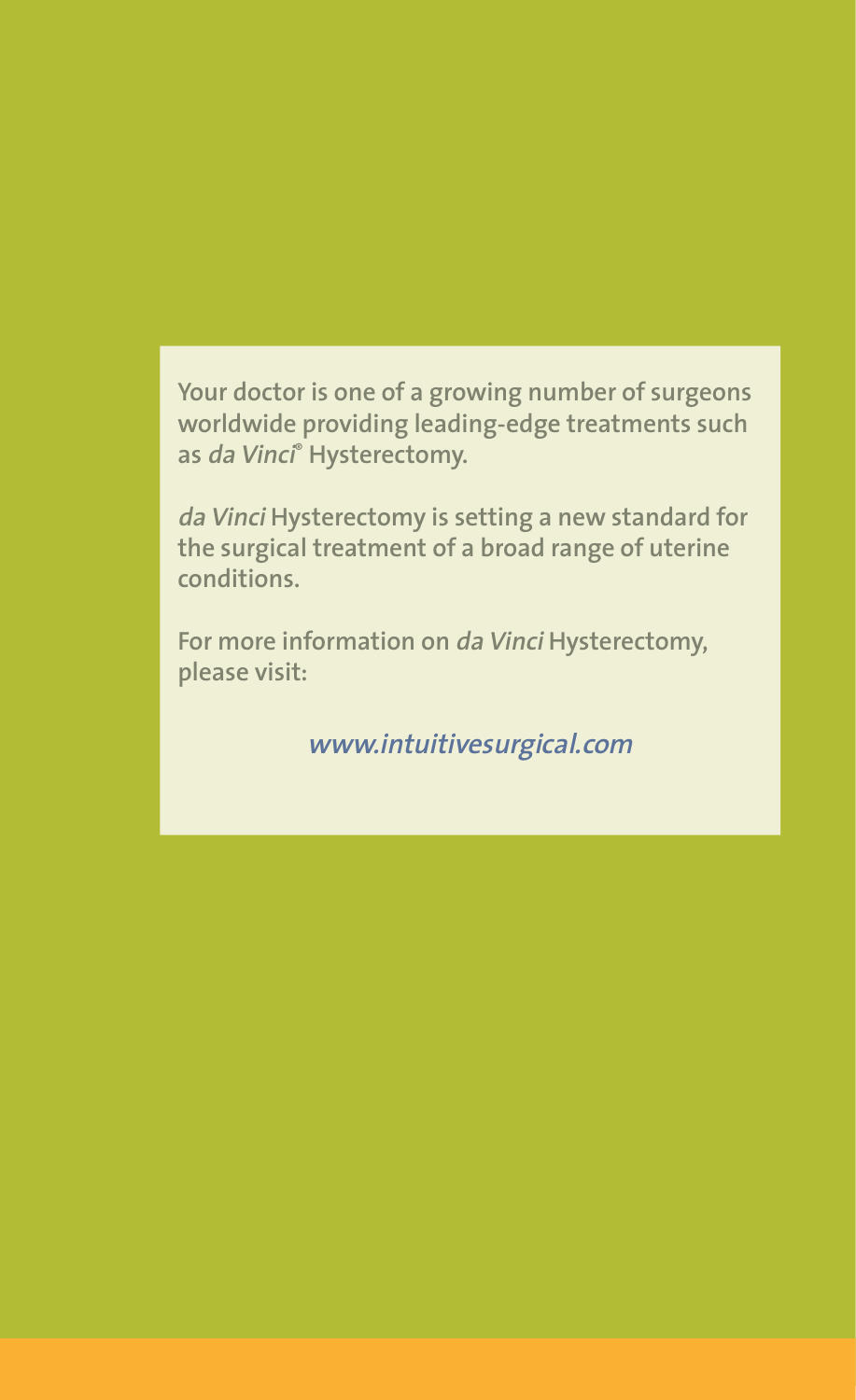A wide variety of conditions affect the uterus, or womb. The uterus is a hollow, muscular organ which holds and feeds a fertilized egg.

Traditionally, many conditions affecting the uterus are treated with hysterectomy — the surgical removal of the uterus. U.S. doctors perform about 600,000 hysterectomies every year, making it the second most common surgical procedure.

Hysterectomy may offer a life-saving treatment with serious

conditions such as cancer or uncontrollable bleeding. In most cases, however, hysterectomy is an elective procedure performed to relieve chronic pain, bleeding or other disabling conditions. These may be caused by fibroids (noncancerous



tumors); endometriosis (noncancerous growth of the uterine lining) or prolapse (falling or slipping of the uterus).

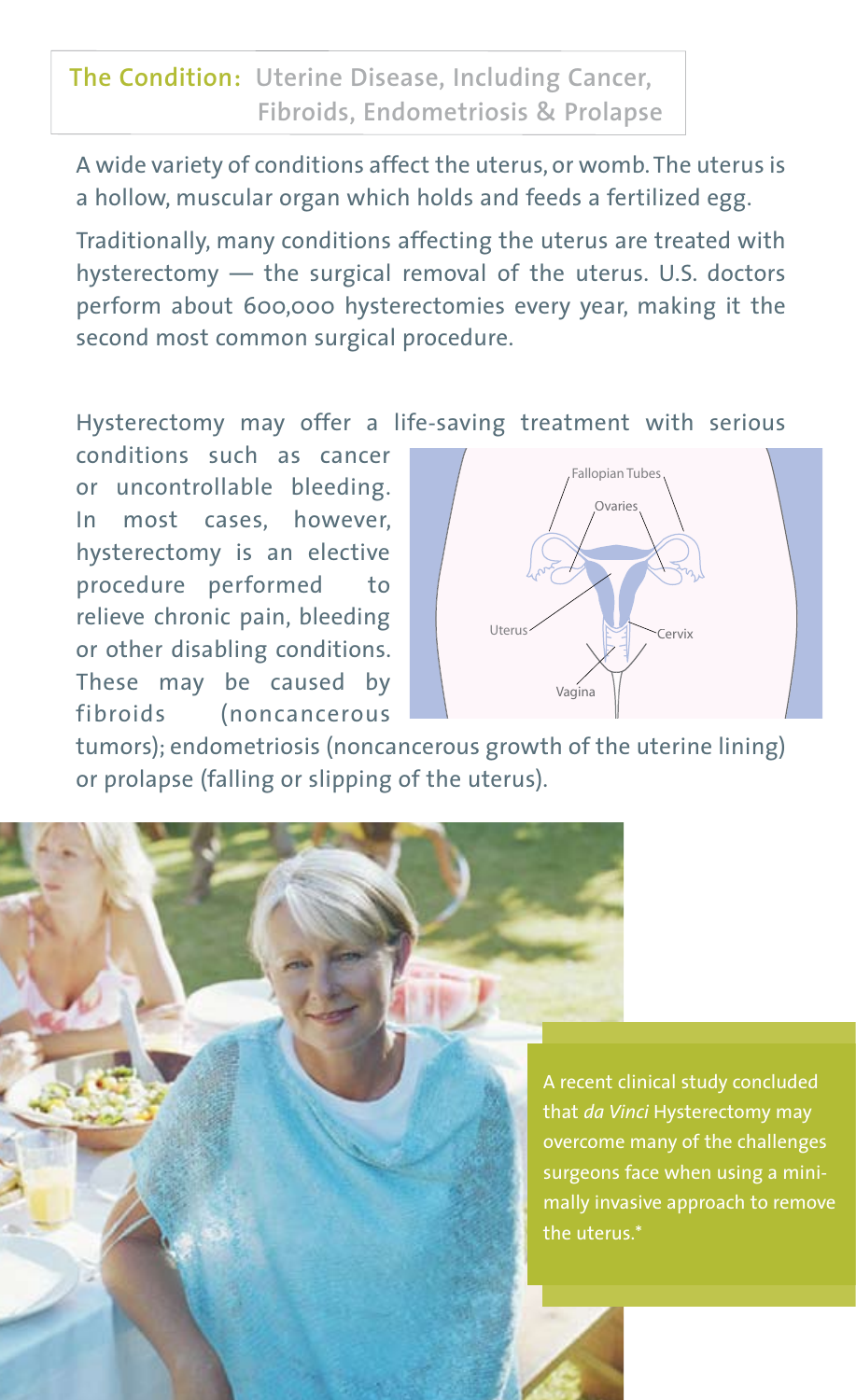### **The Treatment: Hysterectomy**

Hysterectomy can sometimes be performed through the vagina. However, when the uterus is enlarged — for example, from fibroids or cancer — an abdominal hysterectomy is preferable. This requires a 6-12 inch incision. In some cases, doctors also remove the ovaries because they are thought to release hormones contributing to the condition.

While hysterectomy is relatively safe, it may not be appropriate or necessary for all individuals or conditions. Alternative treatments that can preserve the uterus and ovaries may be available. Always ask your doctor about all treatment options, as well as their risks and benefits.



Open Hysterectomy Incision da Vinci Hysterectomy Incisions

**da Vinci® Hysterectomy: A Less Invasive Surgical Procedure**

If your doctor recommends hysterectomy, you may be a candidate for a new, less invasive surgical procedure called *da Vinci* Hysterectomy. This procedure uses a state-of-the-art surgical system designed to help your surgeon perform a more precise, minimally invasive procedure. For most women, *da Vinci* Hysterectomy offers numerous potential benefits over traditional surgical approaches, including:

- > Shorter hospital stay
- > Less pain
- > Faster recovery
- > Quicker return to normal activities
- > Less risk of wound infection
- > Less blood loss
- > Less scarring

As with any surgery, these benefits cannot be guaranteed, as surgery is patient- and procedure-specific.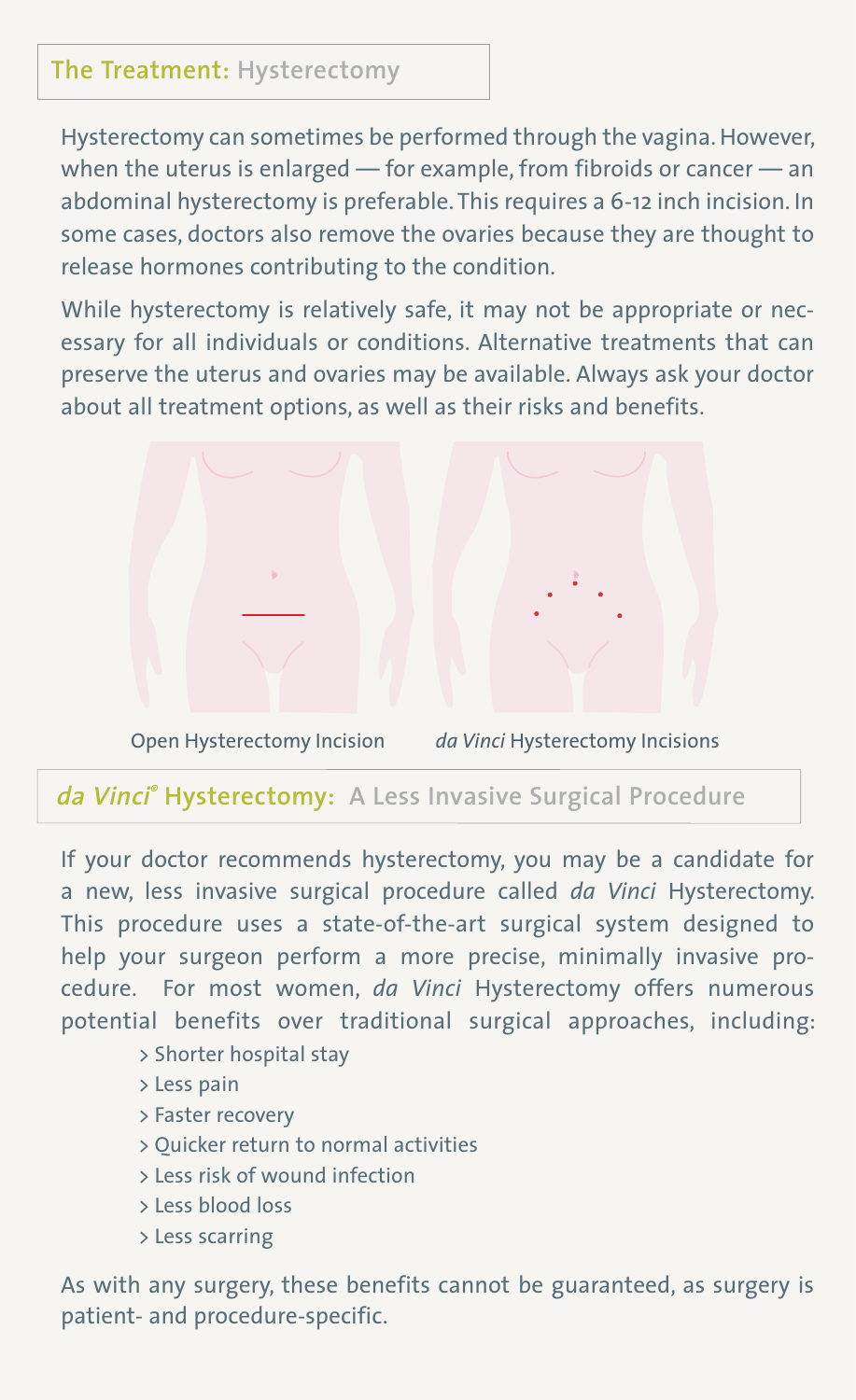

#### **The Enabling Technology: da Vinci® Surgical System**

The *da Vinci* Surgical System is powered by state-of-the-art robotic technology. The System allows your surgeon's hand movements to be scaled, filtered and translated into precise movements of micro-instruments within the operative site.

The *da Vinci* System enhances surgical capabilities by enabling the performance of complex surgeries through tiny surgical openings. The System cannot be programmed, nor can it make decisions on its own. The *da Vinci* System requires that every surgical maneuver be performed with direct input from your surgeon.

The *daVinci* Surgical System has been successfully used in tens of thousands of minimally invasive procedures worldwide.

*\*Referenced study available upon request.*